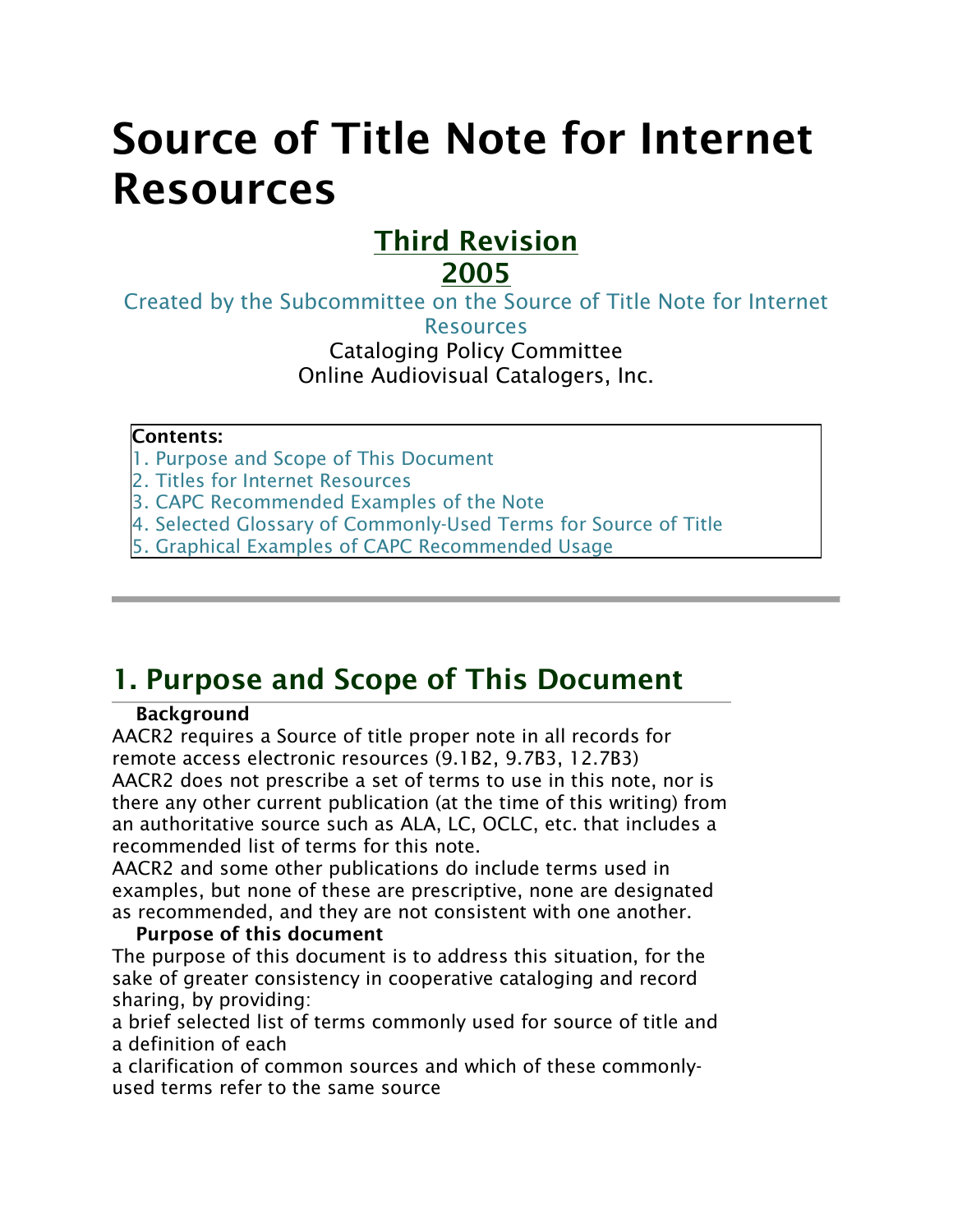best practice recommendations for selection of terms for the most common situations

graphical examples of common situations with relevant MARC fields This document is intended to serve as a recommended best practice guide for the general Anglo-American cataloging community by an organization that specializes in electronic (and other non-book) resource cataloging

Note: this document serves as only a general rough guide for a handful of the most common source of title situations; it cannot begin to comprehensively cover all situations; catalogers must exercise their own best judgment as to how to indicate the source of title in a multitude of particular situations. Arguably the greatest variety and ambiguity lies in how to cite the two most common sources of titles on Web pages: the title displayed at the top of the page and the source code title displayed in the browser title bar. This document seeks particularly to address this situation, and does not attempt to give an exhaustive list of all possible sources or situations. For online serials, this document includes examples from the CONSER Cataloging Manual and does not attempt to further define or prescribe usage for online serial cataloging.

#### History of this document

The first version of this document was published online on the OLAC CAPC Web site on January 8, 2001 and was authored by Marcia Barrett as the final report of the CAPC Subcommittee on Source of Title Note for Internet Resources, which she chaired. In June of 2001, Iris Wolley worked through the document and made a few minor revisions, including the notation of broken links to URLs used as examples.

In spring, 2005, a reconstituted Subcommittee consisting of Steven Miller (chair), Greta de Groat, and Susan Leister, did a substantial update of the document, taking into account the major 2001 and 2002 revisions to AACR2 for electronic and integrating resources. Their work resulted in a temporary working "Second Revision" of the document, and then a final Third Revision, which was published online via the CAPC Web site on June 29, 2005.

#### Sources consulted

Anglo-American Cataloguing Rules, Second Edition, 2002 Revision (AACR2). Ottawa: Canadian Library Association; Chicago: American Library Association.

Library of Congress Rule Interpretations (LCRIs). Washington, D.C.: Cataloging Distribution Service, Library of Congress.

CONSER Cataloging Manual: Module 31: Remote Access Electronic Serials (Online

Serials): <http://www.loc.gov/acq/conser/Module31.pdf>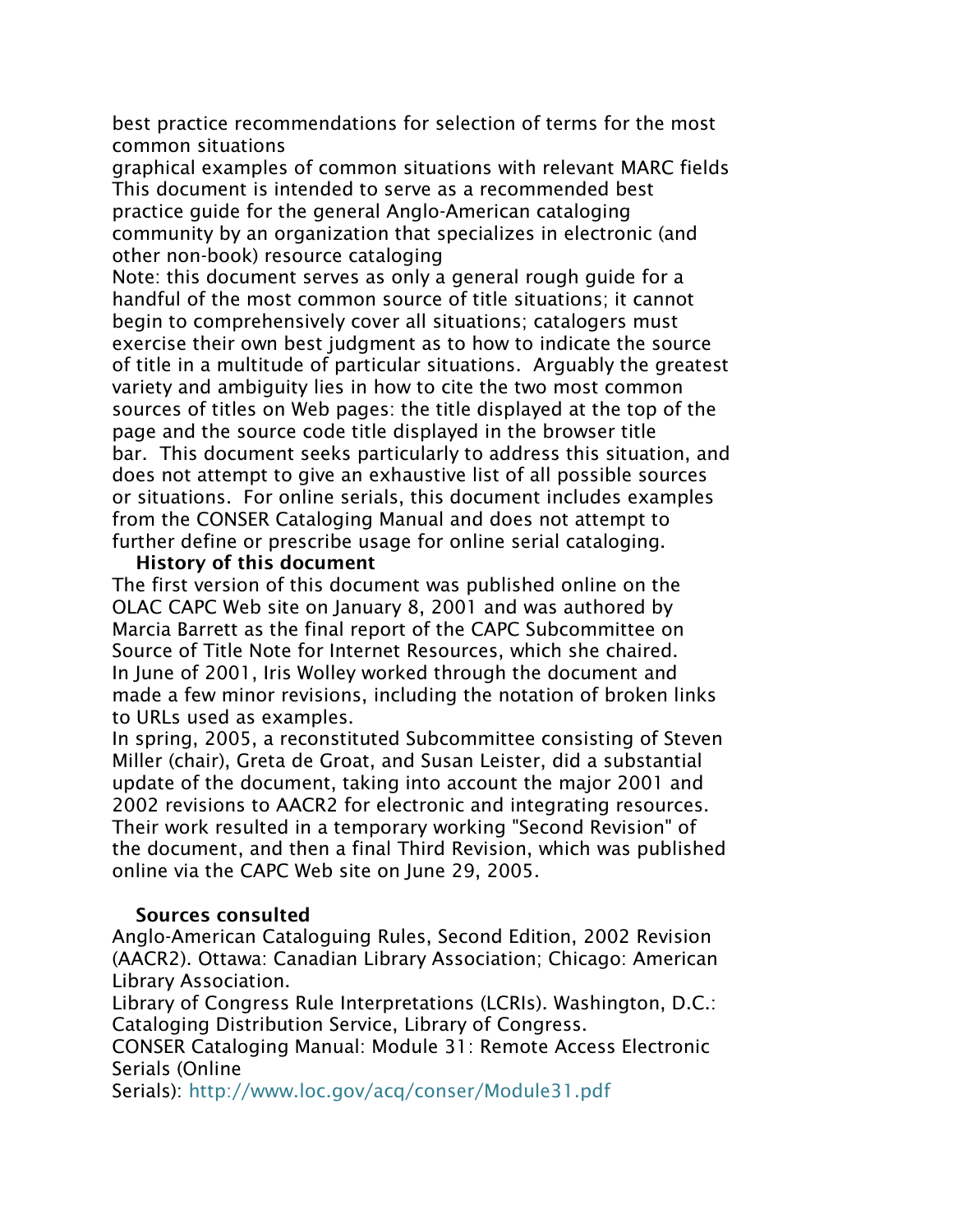Integrating Resources: A Cataloging Manual. Appendix A of BIBCO Participant's Manual and Module 35 of CONSER Cataloging Manual: <http://www.loc.gov/catdir/pcc/bibco/irman.pdf> ISBD(ER): International Standard Bibliographic Description for Electronic Resources: <http://www.ifla.org/VII/s13/pubs/isbd.htm> CIT Glossary - <http://www.cit.buffalo.edu/glossary/> NetLingo: The Internet Language Dictionary - <http://www.netlingo.com/>

• Free On-Line Dictionary of Computing: <http://foldoc.org/>

## 2. Titles for Internet Resources: Primary Rules and Concepts

#### Chief source of information and source of title AACR2 9.0B1. Chief source of information for electronic resources.

The chief source of information for electronic resources is the resource itself.

Take the information from formally presented evidence, e.g.: title screen(s), main menus, program statements, initial display(s) of information, home page(s), the file header(s) including "Subject:" lines, encoded metadata (e.g., TEI headers, HTML/XML meta tags),

..., including information that has been uncompressed, printed out, or otherwise processed for use.

If the information in these sources varies in degree of fullness, prefer the source that provides the most complete information. AACR2 12.0B1. Basis of the description for continuing resources.

a) Serials.

Base the description of a serial on the first issue or part, or, lacking this, on the earliest available issue or part.

Generally prefer the first (or earliest) issue or part over a source associated with the whole serial or with a range of more than one issue or part.

b) Integrating resources.

Base the description of an integrating resource, except the beginning date of publication, on the current iteration of that resource.

Granularity of Web resources and selection of title

Multi-page Web sites usually consist of multiple, nested granular levels (often evident in the URL by forward slash marks).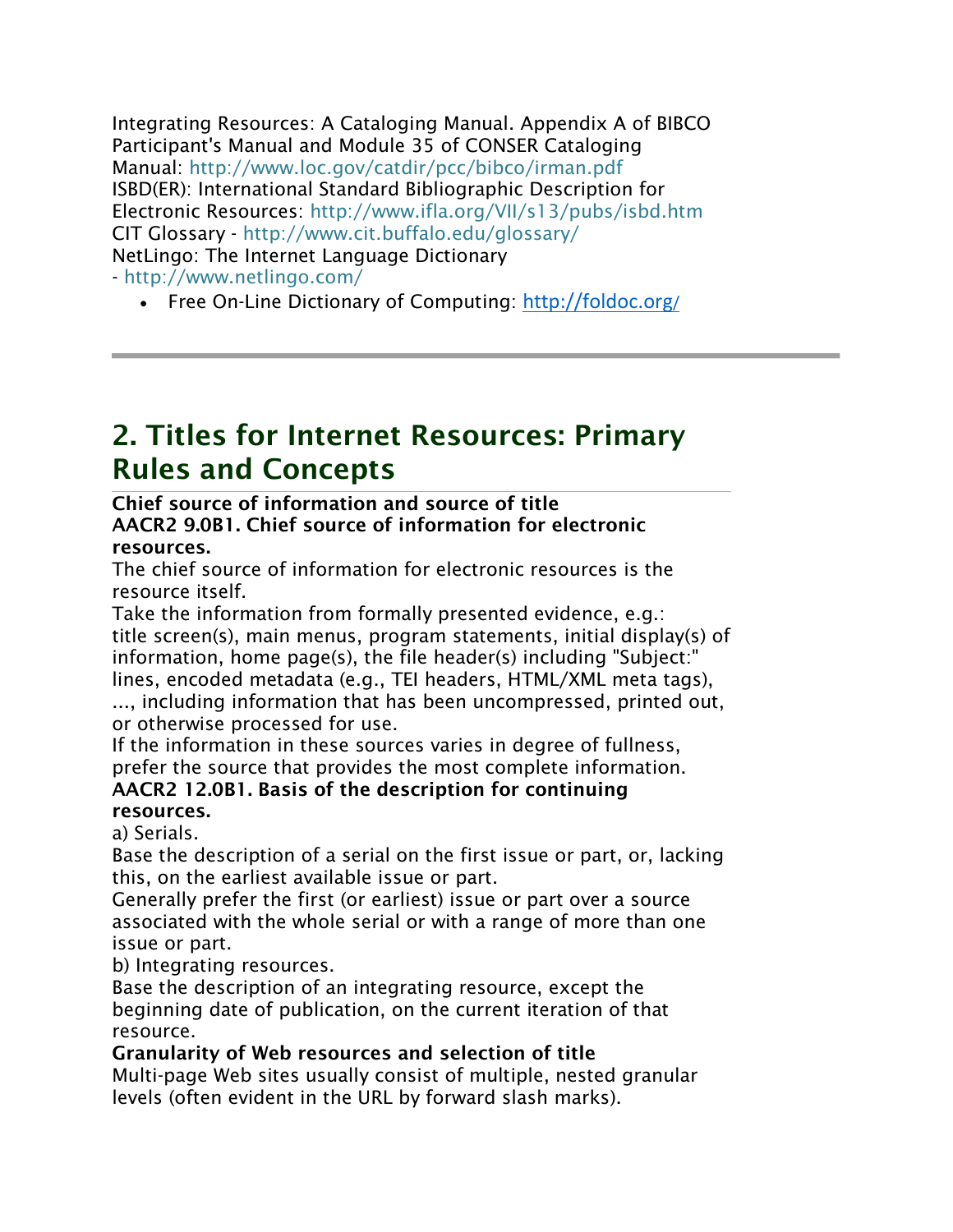Catalogers must select one level for cataloging, and select the title (245) that applies to the resource at the level selected for description.

The URI entered into the first 856 field with second indicator 0 (zero) is generally the electronic address of the level selected for cataloging of monographic and integrating resources, and the Web page at that address is the most common source of the title for monographic and integrating resources.

#### Variations in title

Internet resources frequently display more than one form of title. Catalogers should be liberal in making notes and added entries for variant forms of title.

For example, if the title displayed at the top of a home page differs from the title in the HTML header that displays in the browser title bar, whichever one is not selected as title proper for the 245 field should generally be included in a 246 field.

Recall that AACR2 chapters 1-12 give rules for *notes* for title variants and that chapter 21 gives rules for *added entries* for title variants.

Recall also that the MARC 246 field can be used for either notes or added entries or for *both* simultaneously, depending on the value of the first indicator.

#### Source of Title Proper note and Item Described note

AACR2 prescribes that for remote access electronic resources, catalogers always give notes stating:

the source of title proper (9.1B2, 9.7B3).

the date on which the resource was viewed for description (9.7B22; see also 12.7B23).

These two notes may given separately, as in the following AACR2 examples:

Title from title screen [taken from 9.7B3]

Description based on contents viewed Sept. 16, 1998. [taken from 9.7B22]

Or these two notes may be combined into one note, as in the following AACR2 examples:

Title from Web page (viewed on May 29, 1999). [taken from 9.7B3] Title from title bar (viewed on Jan. 13, 2000). [taken from 12.7B23b]

All but one example in AACR2 uses the phrase "viewed on," while one AACR2 example and the examples given in the CONSER Cataloging Manual 31.3.4 use simply "viewed."

The examples in this CAPC document include the "viewed on ..." statement in parentheses after the source of title statement for monographic and integrating resources, since this is the most common form of the Source of title note for Internet resources as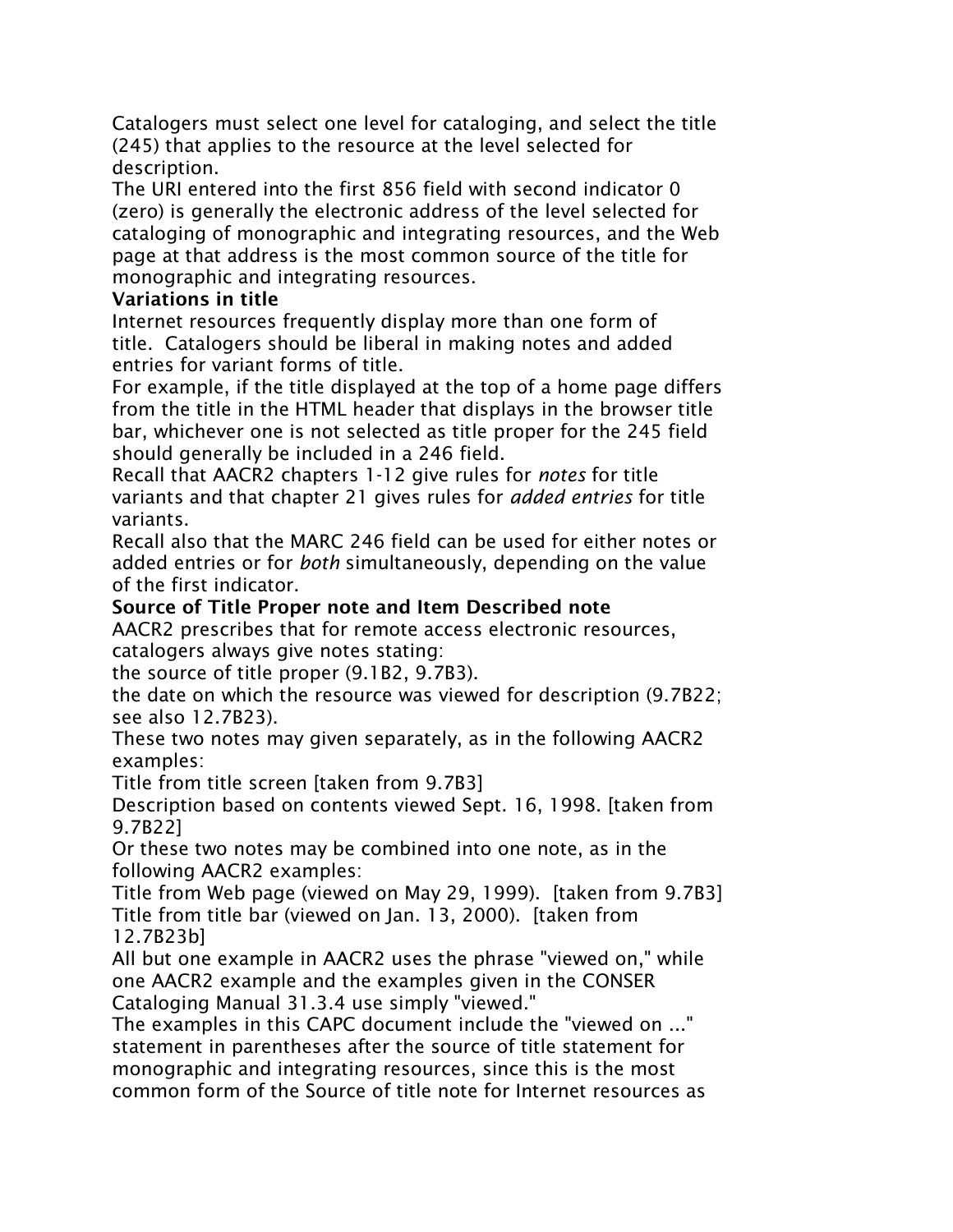given in AACR2 examples, and the "viewed..." statement in parentheses after the source of title statement for serial resources, since this is the form of the Source of title note for Internet resources as given in CONSER Cataloging Manual examples. But catalogers are free to use either "viewed" or "viewed on", as well as to give separate Source of title proper and Item described notes, if they wish. If giving a separate Item described note, the most common form of the note begins with the phrase "Description based on ...", as illustrated in the AACR2 rules cited above.

## 3. CAPC Recommendations for Terminology with Examples

#### General principles

For monographic and integrating resources, assume that the title is taken from the page located at the URI in the first 856 \*0 unless otherwise noted.

In some cases it will be useful to include two aspects in the source of title note:

1) a statement of the source of the title (e.g., home page, Web page, PDF)

2) the location of the title in or on that source (e.g., HTML header, t.p., cover, caption)

For example: "home page HTML header;" "PDF cover."

#### Monographic and Integrating Web Pages (HTML, XML SGML)

The majority of titles are taken from one of two sources:

1) a title displayed at or near the top of a page (whether text or graphic)

2) the content of the title meta tag in the source code header, which also displays in the title bar in most Web browsers

*CAPC's recommendations:*

Use the term "*home page"* for the first, opening, or entry page of a Web site consisting of multiple individual Web pages and other files.

Use the term "*Web page"* for single Web page resource; i.e., a single HTML file, not a multi-page Web site.

Use the term "*HTML header"* for the content of the HTML title tag embedded in the HTML source code header and displayed in the browser title bar (or, XML or SGML instead of HTML when applicable --most Web resources are in HTML; if in doubt about type of markup language, view source code). *Examples:*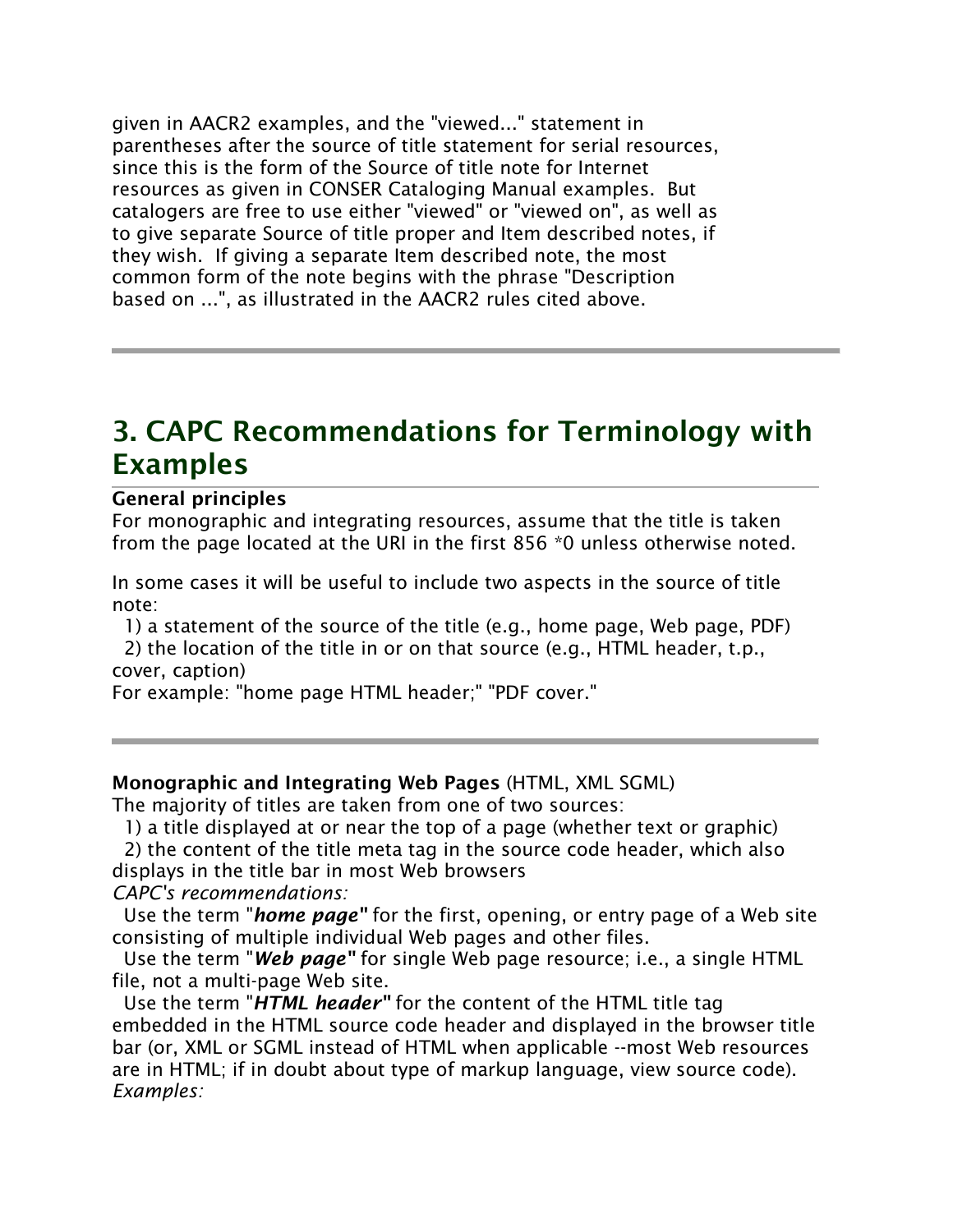Multi-page Web site or database:

*500 ## \$a Title from home page (viewed on ...).*

*500 ## \$a Title from home page HTML header (viewed on ...).*

Single page Web document:

*500 ## \$a Title from Web page (viewed on ...).*

*500 ## \$a Title from HTML header (viewed on ...).*

#### PDF Documents

Use the same terminology as would be used for print documents, e.g., t.p., cover, caption, etc., and use the page numbering that appears on the pages as displayed rather than the electronic file page numbering.

Rationale:

this parallels the practice for print documents;

if the document is printed, this is the numbering that appears to catalogers and users, and the electronic file page numbering is never seen again;

3. bibliographic citations to the document for purposes of research normally use the numbering that appears on the page as displayed, just as for a print document, whether or not a particular online PDF document actually has a print version; see, for example, University of California Berkeley Library's MLA Style Citations guide, under "Electronic

Publications: https://guides.lib.berkeley.edu/publichealth/amastyleguide *Examples:*

*500 ## \$a Title from PDF t.p. (viewed on ...).*

*500 ## \$a Title from PDF cover (viewed on ...).*

*500 ## \$a Title from PDF caption (viewed on ...).*

#### Online Serials

*Examples given in 31.3.4 of the CONSER Cataloging Manual, Module 31, Remote Access Electronic Serials (Online Serials): <http://www.loc.gov/acq/conser/Module31.pdf>*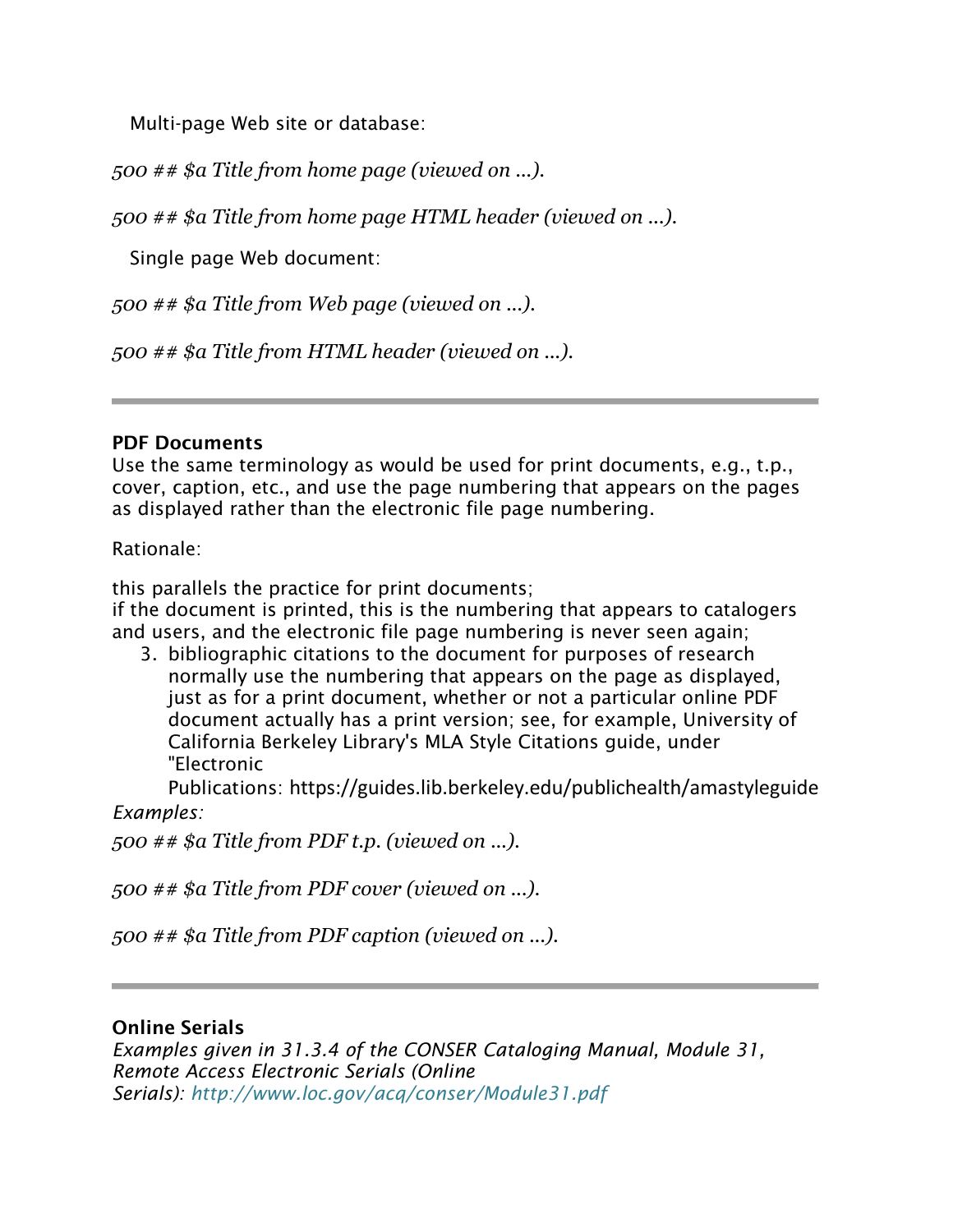"Add the provider version selected for description to the title source statement and give the particular file format used for the description if the serial was available in several formats at the site. Apply this to titles available from multiple distributors as well as born-digital serials."

*500 ## \$a Title from volume contents page (Ingenta Select, viewed July 15, 2003).*

*500 ## \$a Title from PDF caption (publishers Web site, viewed Aug. 20,2003).*

*500 ## \$a Title from PDF running title (publishers Web site, viewed Dec.24, 2002).*

*500 ## \$a Title from table of contents page (Emerald, viewed Mar. 22,2003).*

*500 ## \$a Title from HTML header (Society for Information Technology Web site, viewed July 16, 1998).*

*500 ## \$a Title from publishers statement page on the World Wide Web (publishers Web site, viewed Sept. 15, 2003).*

*500 ## \$a Title from subject line of email header (viewed Jan. 8, 1998).*

"If the description is based on an issue other than the first, combine the "Description based on" and source of title notes in the 500 field (see CCM 8.1.1)."

*500 ## \$a Description based on: July 1994; title from caption (publishers Web site, viewed July 14, 2003).*

*500 ## \$a Description based on: Vol. 2, no. 2 (Apr. 1995); title from table of contents (Ingenta, viewed Nov. 29, 2003).*

#### Miscellaneous Other Situations

*Examples of other less common situations: some random examples: 500 ## \$a Title from home page navigation frame (viewed on ...).*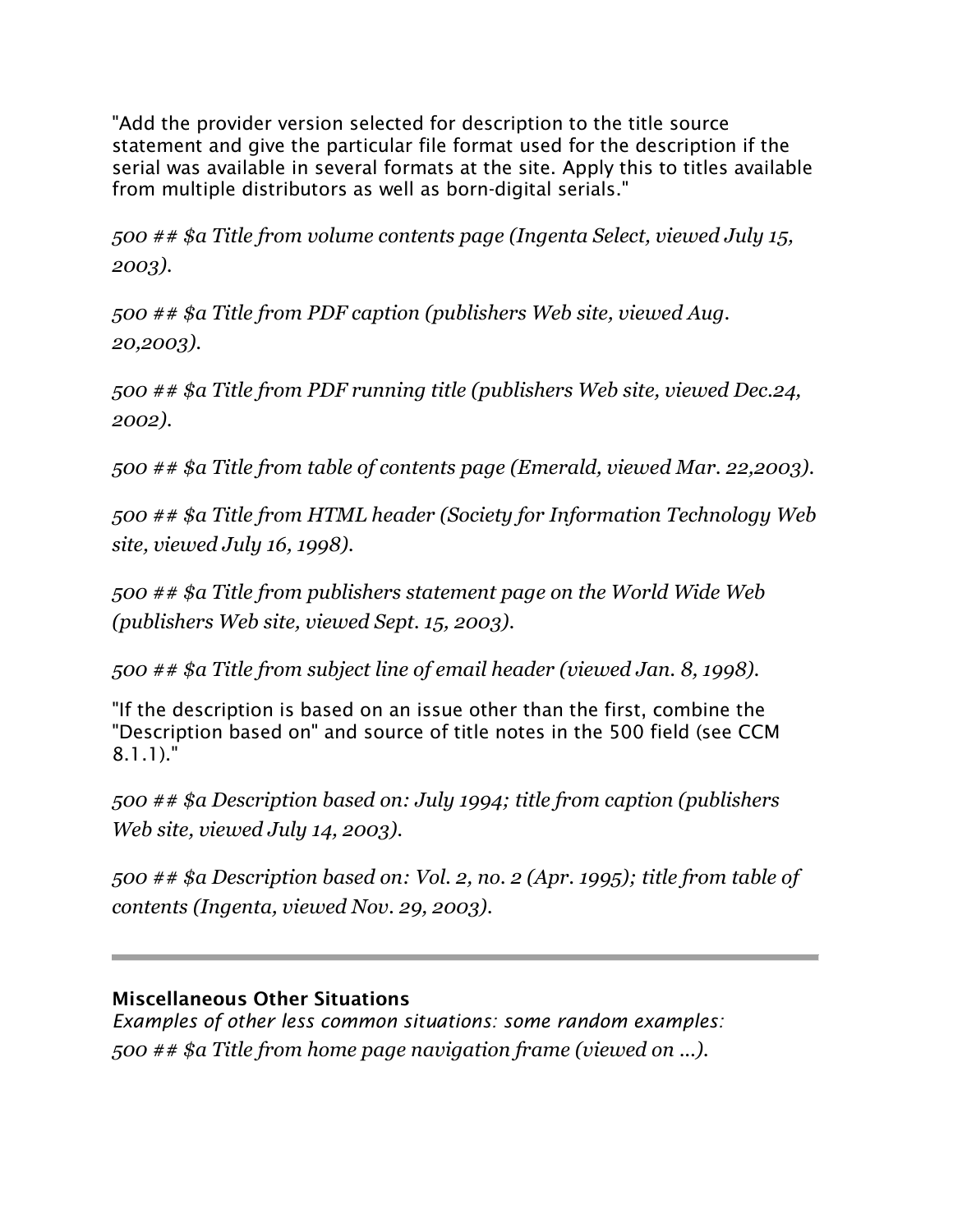*500 ## \$a Title from e-book home page (viewed on ...).*

*500 ## \$a Title from "About this site" page (viewed on ...).*

*500 ## \$a Title from home page HTML header Dublin Core title tag (viewed on ...).*

## 4. Selected List of Commonly-Used Terms for Source of Title

| $\sf Term$                   | <b>Definition</b>                                                                                                                                                                                                                                                                                                                                                                                                                                                         | <b>CAPC Recommended</b><br><b>Usage</b>                                                                                 |
|------------------------------|---------------------------------------------------------------------------------------------------------------------------------------------------------------------------------------------------------------------------------------------------------------------------------------------------------------------------------------------------------------------------------------------------------------------------------------------------------------------------|-------------------------------------------------------------------------------------------------------------------------|
| caption<br>ltitle            | A title given at the beginning of the first<br>page of the text or, in the case of a<br>musical score, immediately above the<br>opening bars of the music. [AACR2]                                                                                                                                                                                                                                                                                                        | <b>Generally use for PDF</b><br>documents when<br>applicable; may apply to<br>some Web pages                            |
| lhome<br>page                | The first page or front page of a Web site.<br>It serves as the starting point for<br>navigation (not be confused with a buffer<br>page, doorway page, or splash page).<br>[NetLingo]                                                                                                                                                                                                                                                                                     | Generally prefer to:<br>opening page, opening<br>screen, start page, start<br>screen, title page, title<br>screen, etc. |
| <b>HTML</b><br><b>header</b> | The content of the HTML title element<br>(between the $\lt$ title> and $\lt$ /title> tags<br>within the HTML header (content between<br>the $\alpha$ -head> and $\alpha$ and $\alpha$ tags, in contrast<br>with the body of the HTML page (content<br>between the $\langle \text{body} \rangle$ and $\langle \text{body} \rangle$ tags).<br>This content also displays in the title bar<br>of most Web browsers (e.g., Netscape,<br>Internet Explorer). [CAPC definition] | Generally prefer to: title<br>bar, source code, HTML<br>source, etc.                                                    |
| <b>PDF</b>                   | Portable Document Format. PDF reserves<br>all the fonts, formatting, colors, and<br>graphics of any source document,<br>regardless of the software and computer<br>platform used to create it. [Adapted from<br>CIT glossary and NetLingo]                                                                                                                                                                                                                                | <b>Generally prefer to: PDF</b><br>source; source file;<br>Adobe Acrobat file or<br>document, etc.                      |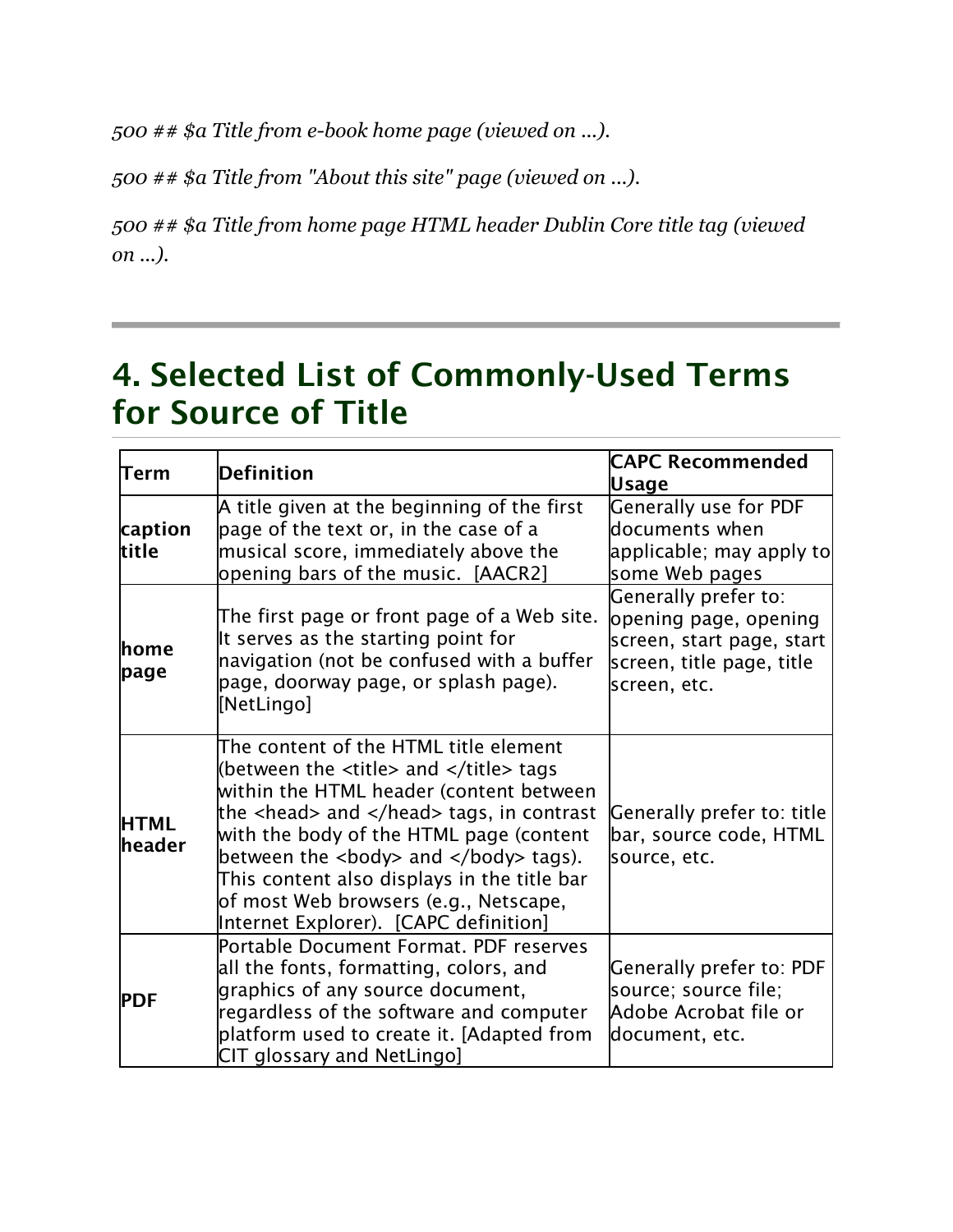| running<br>title             | A title, or abbreviated title, that is                                                                                                                                                                                                                                                                                                   | Generally use for PDF                                           |
|------------------------------|------------------------------------------------------------------------------------------------------------------------------------------------------------------------------------------------------------------------------------------------------------------------------------------------------------------------------------------|-----------------------------------------------------------------|
|                              | repeated at the head or foot of each page<br>or leaf. [AACR2]                                                                                                                                                                                                                                                                            | documents when<br>applicable                                    |
| source<br>code               | The form in which a computer program or<br>Web site is written; for example, on the                                                                                                                                                                                                                                                      |                                                                 |
|                              | Internet, the source code for a Web page.<br>The document source is the actual<br>programming code that creates a Web<br>page. Choosing this item from the "View"<br>drop-down menu in a Web browser<br>produces a page with a document's source<br> code that includes an encoded "Title."<br>[freely adapted from NetLingo]            | Generally prefer<br>linstead: HTML header                       |
| splash<br>page               | An introductory first page or front page<br>that you see on some Web sites, it usually<br>contains a click-through logo or message<br>or a fancy Flash presentation with some<br>$\,$ kind of announcement. The main content<br>and navigation of the site reside "behind"<br>this page (on the homepage or welcome<br>page). [NetLingo] | Generally prefer to:<br>splash screen, doorway<br>page, etc.    |
| table of<br>contents<br>page | An HTML, PDF, or other page that lists the<br>contents of the resource, whether<br>monographic, integrating, or serial. This<br>includes table of contents pages for online<br>serials that list the available issues for the<br>serial or the contents of an individual<br>issue, when selected as the chief source of<br>linformation  |                                                                 |
| t.p.                         | Abbreviation for "title page." of a PDF<br>document, whether monograph or serial,<br>that parallels a title page in a print<br>medium.                                                                                                                                                                                                   | Generally prefer to the<br>un abbreviated form:<br>title page   |
| title bar                    | The colored bar at the top of most Web<br>browser windows that displays the content<br>of the HTML or XML title element, e.g., the<br>content between the <title> and </title><br>tags. [freely adapted from NetLingo]                                                                                                                   | <b>Generally prefer</b><br>linstead: HTML header                |
|                              | The title page of a PDF document, whether<br>title page monograph or serial, that parallels a title<br>page in a print medium.                                                                                                                                                                                                           | Generally prefer instead<br>the abbreviation: t.p.              |
| title<br>screen              | Title Screen (Electronic resources): A<br>display of data that includes the title<br>proper and usually, although not<br>necessarily, the statement of responsibility on Web page                                                                                                                                                        | Generally prefer<br>instead: caption on<br>home page or caption |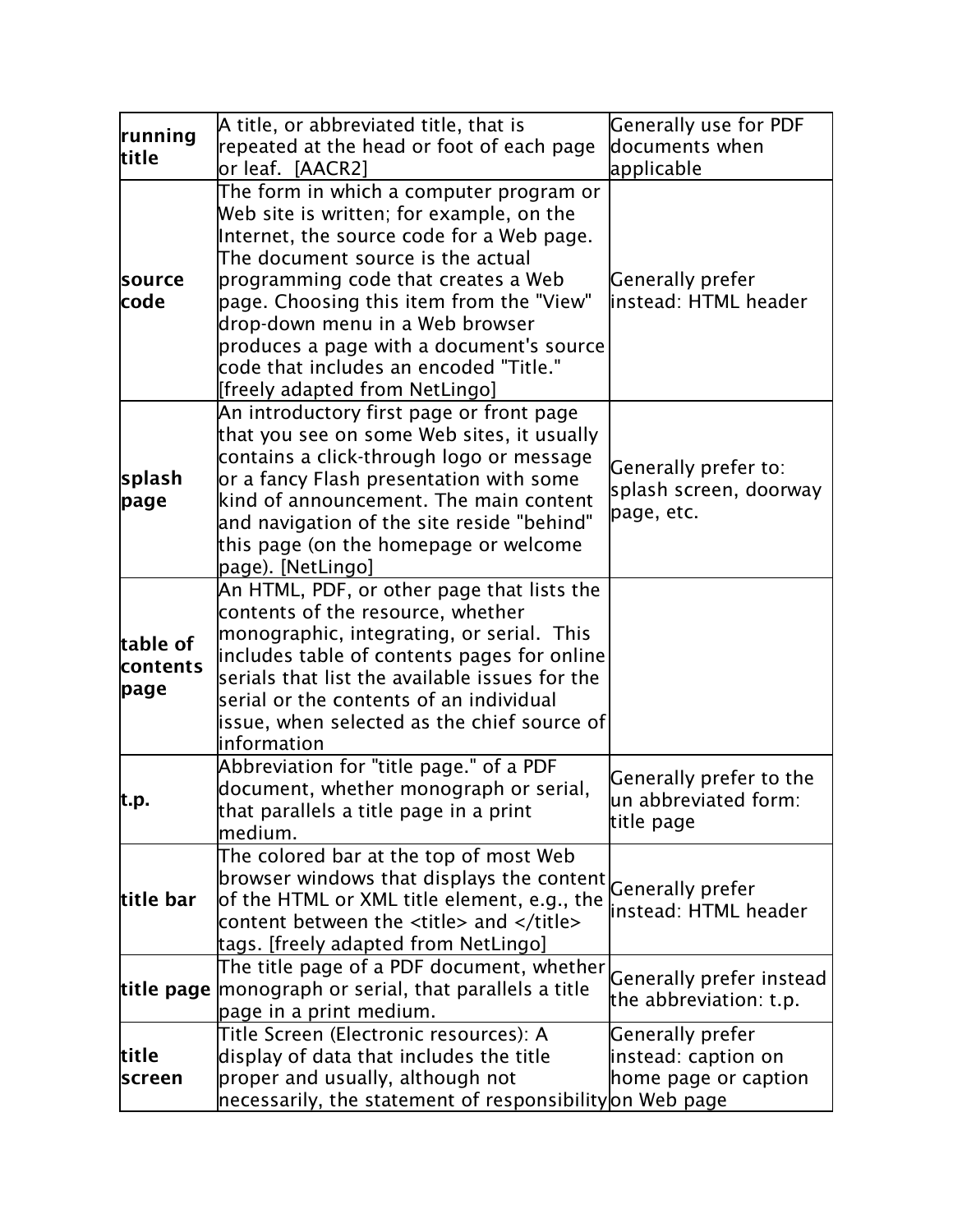| and the data relating to publication.<br>[AACR2 Appendix D Glossary]                                                                                                                                                                                      |                                                                                      |
|-----------------------------------------------------------------------------------------------------------------------------------------------------------------------------------------------------------------------------------------------------------|--------------------------------------------------------------------------------------|
| A single HTML or XML file that contains<br>text and/or images and has an individual<br>file name assigned to it. It may be a<br>Web page stand-alone page or part of a multi-page<br>Web site.<br>Distinguish from "home page" (see<br>definition above). | Generally prefer to: title<br>screen, opening page or<br>screen, welcome mat<br>page |

## 5. Graphical Examples of CAPC Recommended Usage

### *Home Page*

- *In this example there are several possible forms of title displayed on the home page.*
- *Use best cataloger judgment in selecting which form to use as title in 245 and be liberal in including variant forms in 246 field.*
- *Normally also give the HTML header title as a variant form in a 246 when it is not selected as the title proper in the 245.*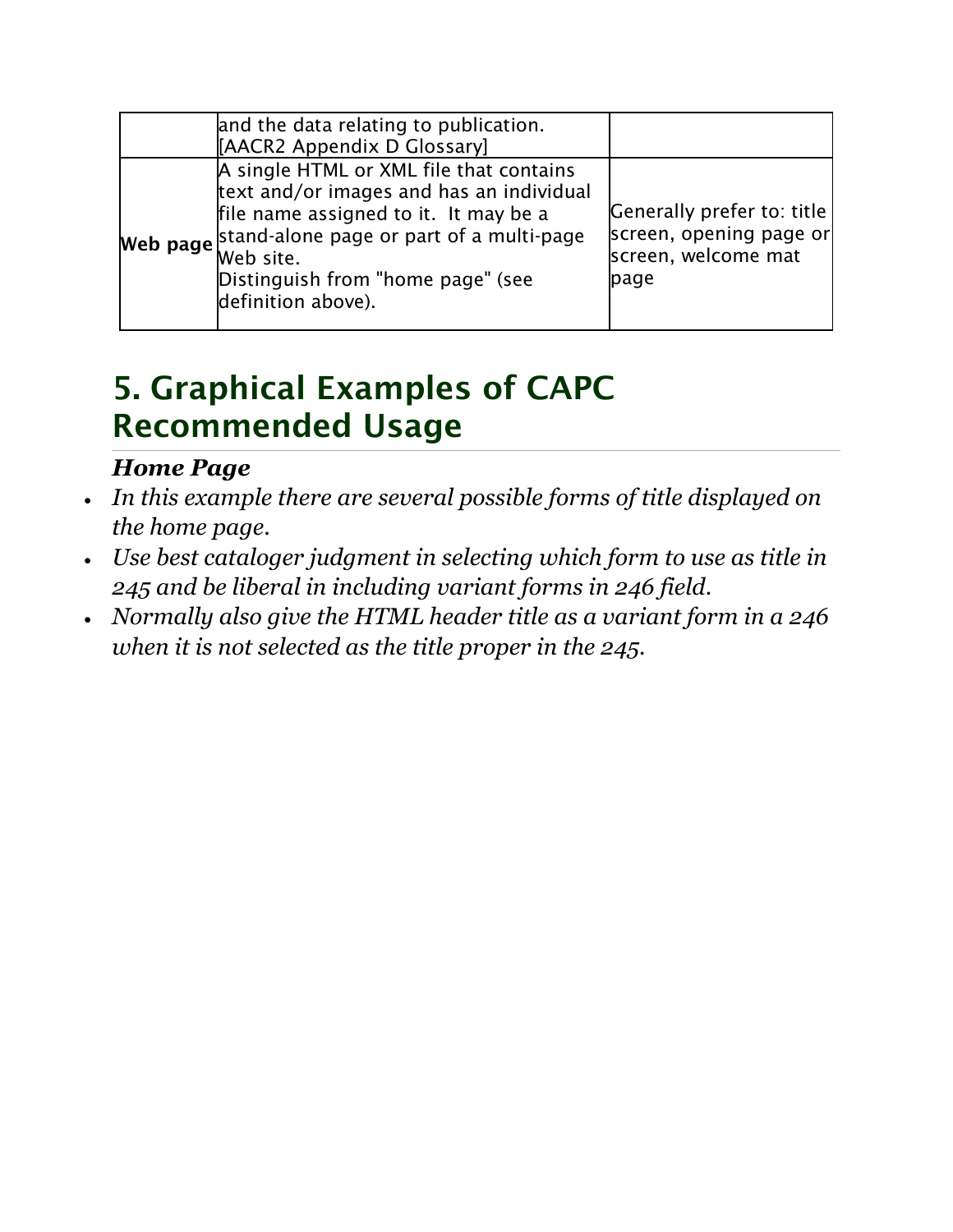

*245 00 \$a Enforcement & compliance history online \$h [electronic resource] : \$b (ECHO).*

*246 3# \$a Enforcement and compliance history online 246 30 \$a ECHO*

*246 1# \$i Title in home page HTML header: \$a EPA enforcement and compliance history online*

*500 ## \$a Title from home page (viewed on Oct. 16, 2003). 856 40 \$u http://www.epa.gov/echo/index.html*

*HTML Header of Home Page*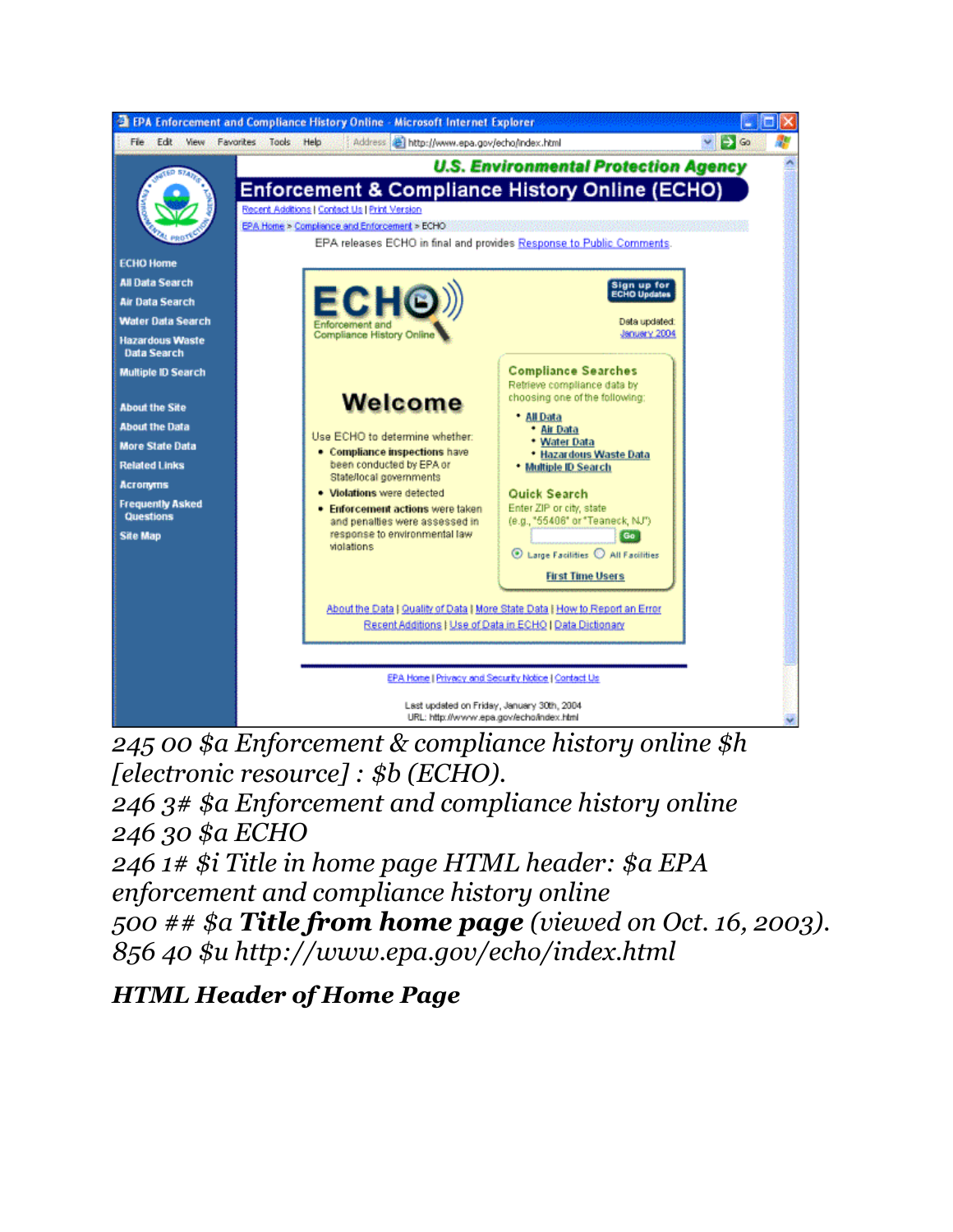

*245 00 \$a OLAC Web site \$h [electronic resource] / \$c Online Audiovisual Catalogers.*

*246 3# \$a OLAC : \$b Online Audiovisual Catalogers : [Web site]*

*246 3# \$a Online Audiovisual Catalogers Web site 500 ## \$a Title from home page HTML header (viewed on Mar. 23, 2004). 856 40 \$u http://olacinc.org/*

*Web Page*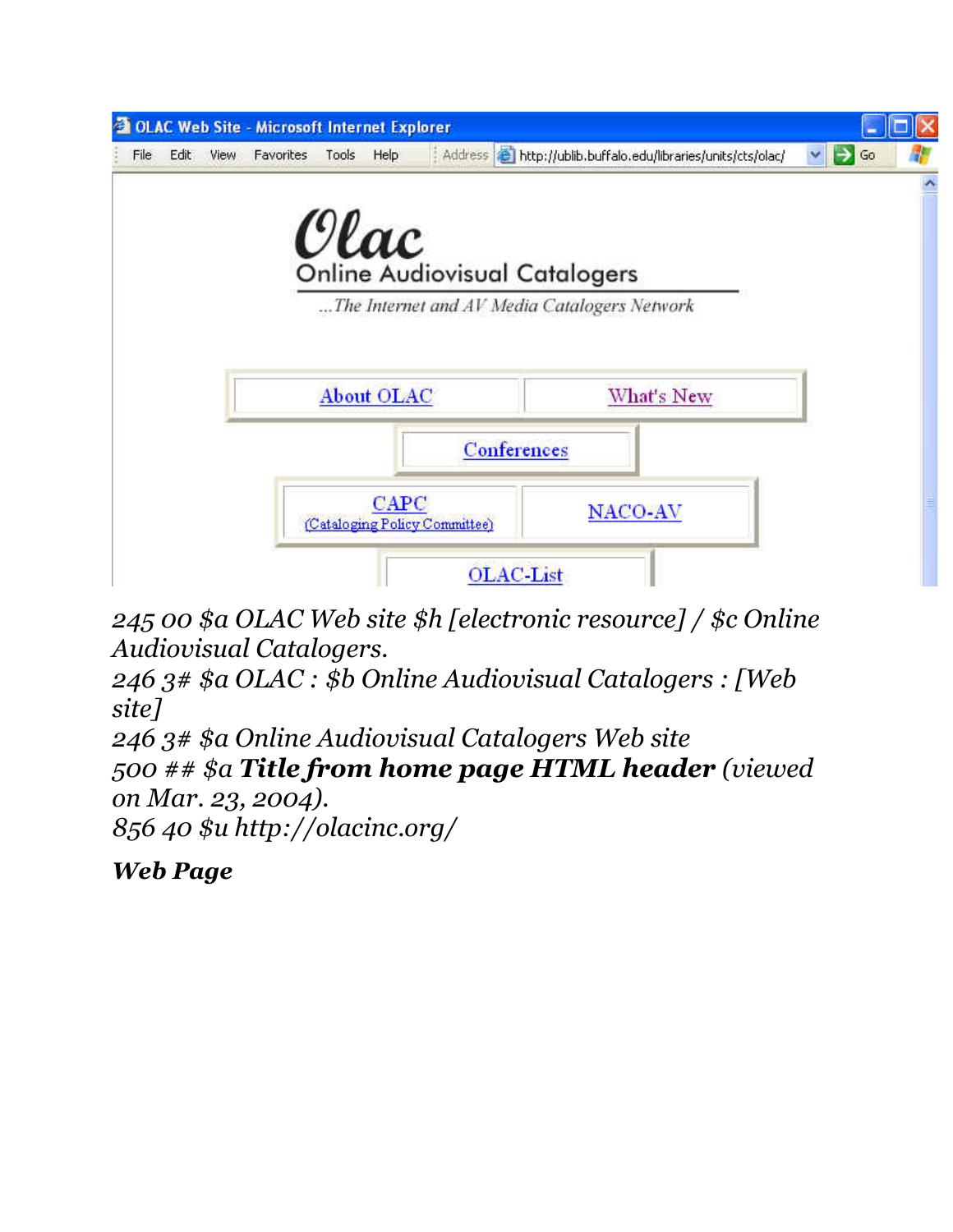

*100 1# \$a Wolosky, Lee S.*

*245 10 \$a First public hearing on the National Commission on Terrorist Attacks upon the United States \$h [electronic resource] : \$b statement of Lee S. Wolosky to the National Commission on Terrorist Attacks upon the United States, April 1, 2003.*

*500 ## \$a Title from Web page (viewed on February 28, 2005).*

*710 2# \$a National Commission on Terrorist Attacks upon the United States.*

*856 40 \$u http://www.9-*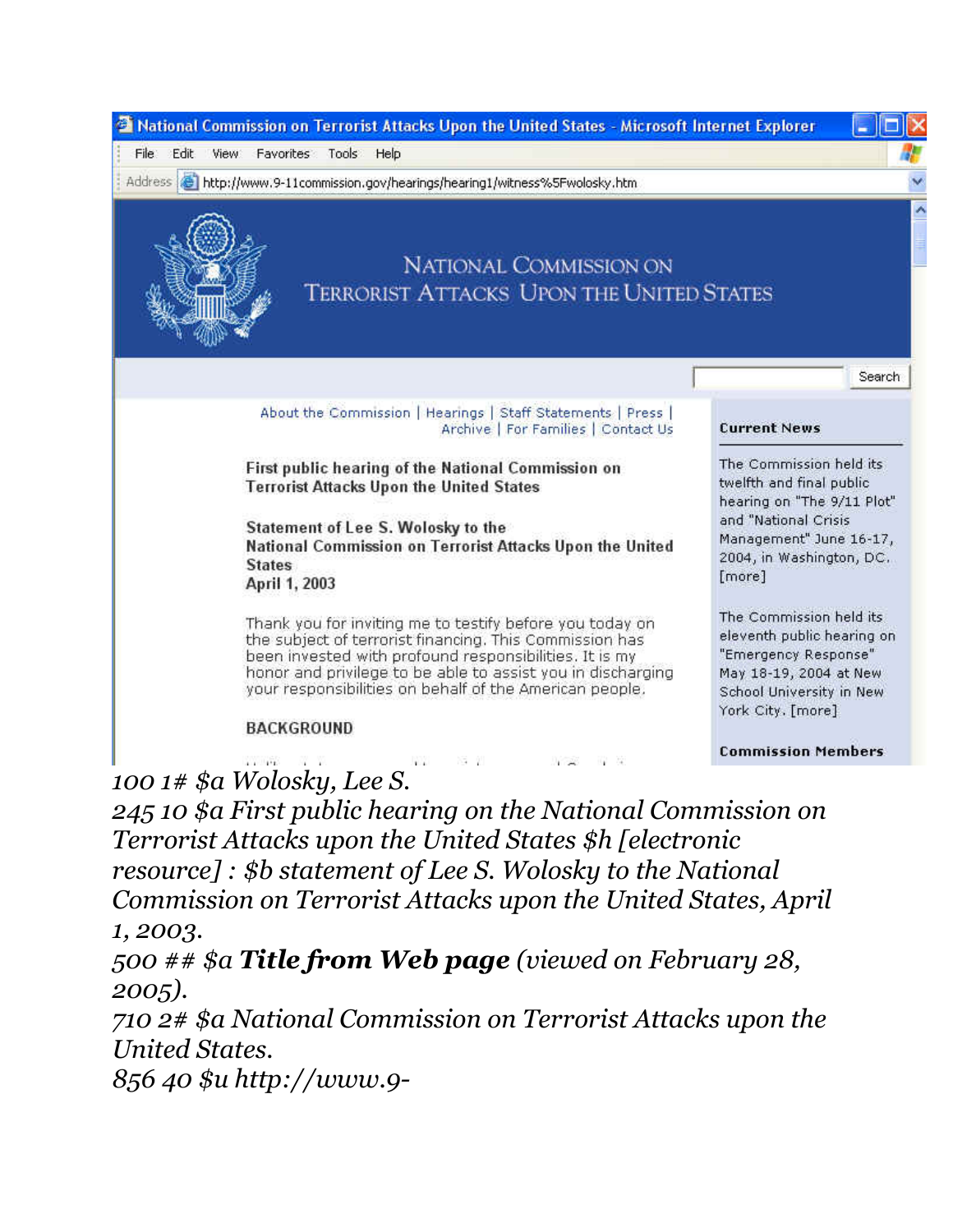*11commission.gov/hearings/hearing1/witness%5Fwolosky.ht m*



*245 10 \$a Child protective services \$h [electronic resource] : \$b a guide for caseworkers / \$c Diane DePanfilis, Marsha K. Salus.*

*246 30 \$a Guide for caseworkers*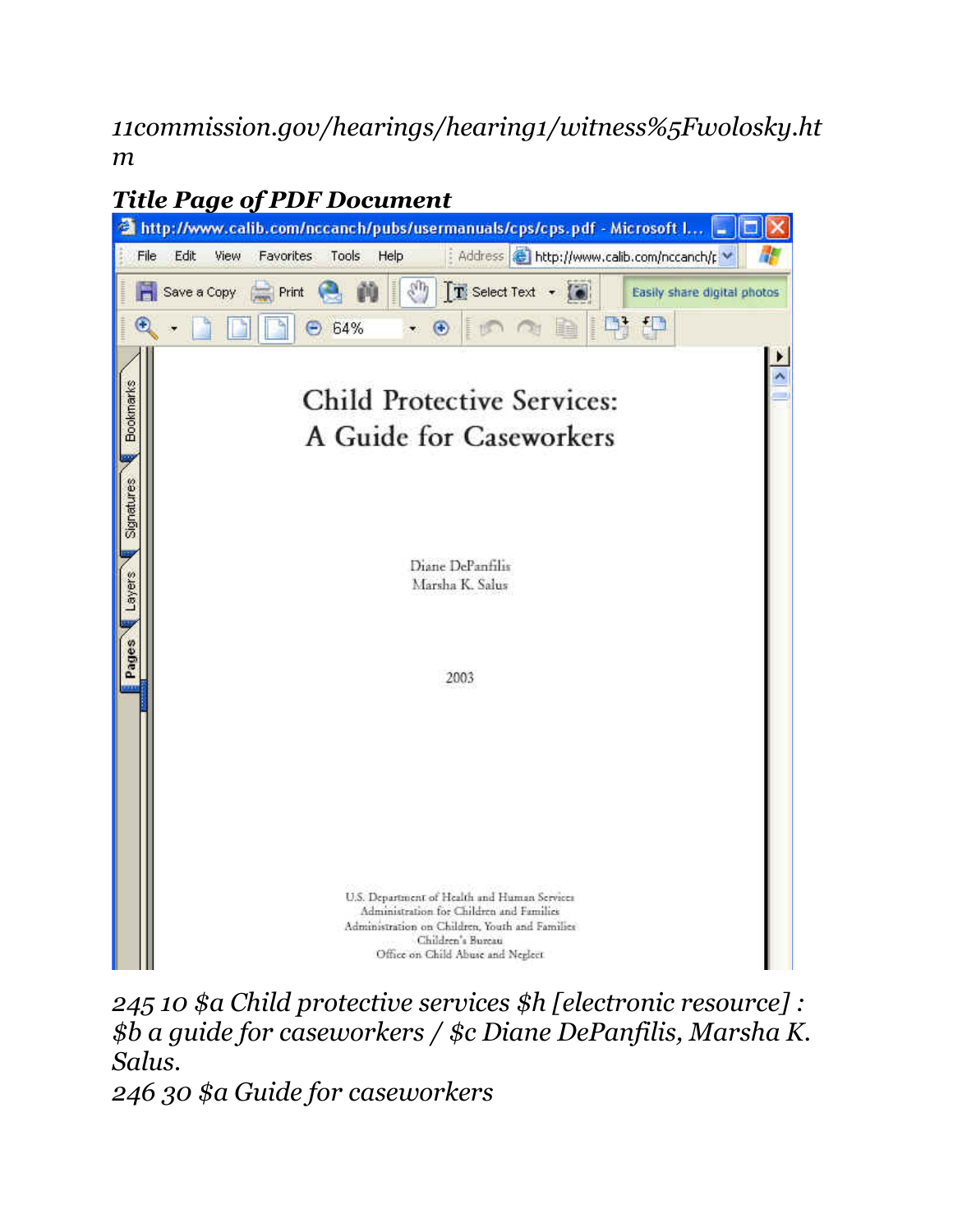## *246 3# \$a Guide for case workers 500 ## \$a Title from PDF t.p. (viewed on July 10, 2004). 856 40 \$u*

*http://www.calib.com/nccanch/pubs/usermanuals/cps/cps.p df*

### *Journal Home Page in Publisher's Web Site*



*245 10 Journal of geographical systems \$h [electronic resource].*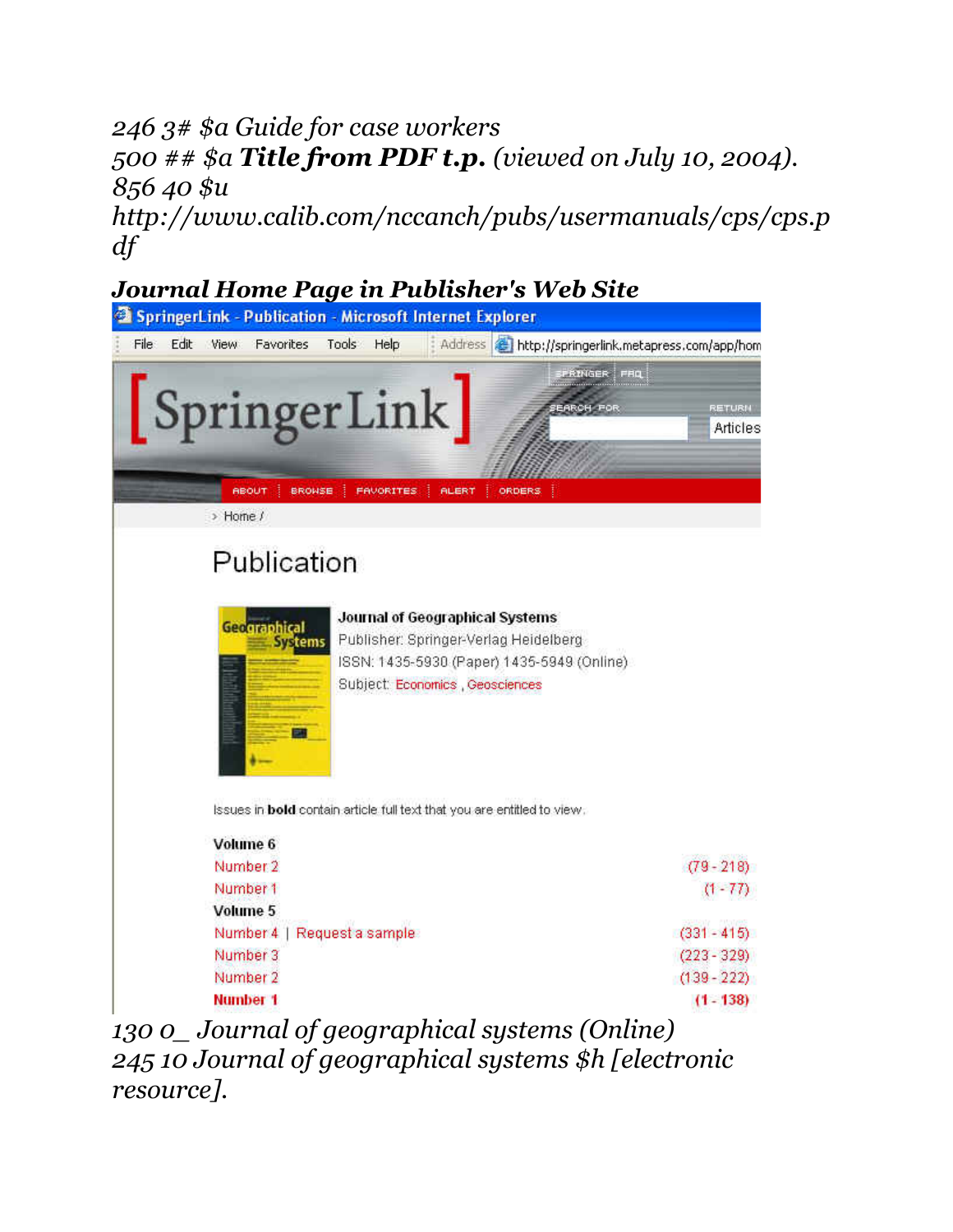### *246 30 Geographical systems 500 ## "Geographical information, analysis, theory, and decision."*

*500 ## Title journal home page (publisher's Web site, viewed Dec. 16, 1999).*

*856 40 \$u http://link.springerny.com/link/service/journals/10109/index.htm*

## *Caption on Table of Contents Page --in selected provider's Web*



#### Asia Pacific Journal of Marketing and Logistics

Volume 10 Number 1 1998

#### Articles

VIEW A proposed method for the development of marketing mix of the tea drink market Couchen Wu; Shwu-Ing Wu (pp. 3 - 21) Keywords: Market Segmentation; Marketing Mix; Taiwan; Tea Article Type: Theoretical with Application in Practice; Survey Content Indicators: Research Implications-\*\*; Practice Implications-\*\*; Originality-\*\*; Readability-\*

## *130 0# \$a Asia Pacific journal of marketing and logistics (Online)*

*245 10 \$a Asia Pacific journal of marketing and logistics \$h [electronic resource].*

*246 30 \$a Journal of marketing and logistics*

*500 ## \$a Description based on: Vol. 10, issue 1 (1998); title from table of contents page (Emerald, viewed July 12, 2003).*

*856 40 \$u http://lysander.emeraldinsight.com/ vl=2201431/ cl=85/nw=1/ rpsv/cw/ www/mcb/ 13555855/ v10n1-1.htmx*

*Caption on Page 1 of PDF Document in Publisher's Web Site --first Issue of online serial in PDF format*